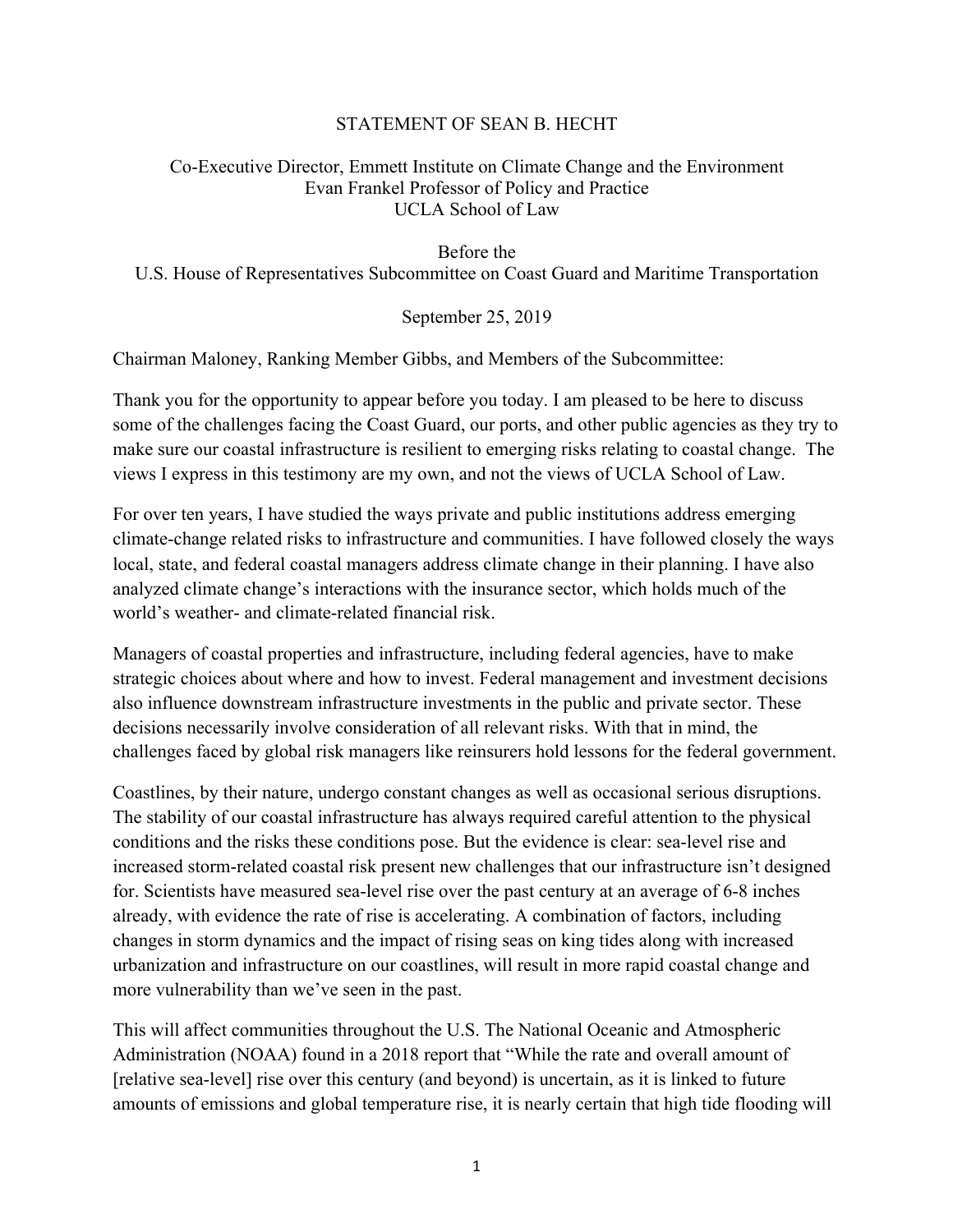become increasingly chronic within coastal communities over the next several decades simply under current rates of local [relative sea-level] rise."<sup>1</sup>

Future chronic high-tide flooding in previously safe communities illustrates a key point. We built our infrastructure around a historical range of conditions—knowing that there may be extreme conditions at times. But it's clear the past is no longer a reliable indicator of the future, and the conditions we view as extreme today may become more ordinary, or at least more frequent. Moreover, we do not know what the magnitude or pace of the change will be, since that depends on complex physical systems as well as on how much we reduce greenhouse gas emissions. It is increasingly challenging to plan effectively for the future in a literal climate of uncertainty.

Federal agencies have a responsibility to ensure resilience to coastal change in the management of federal assets. In light of the foreseeable direction and probable magnitude of change, planning and investment will reduce the economic and social costs of sea-level rise, storm surge, and other impacts, compared with reacting when the hazard materializes. Vulnerability assessments and adaptation planning help agencies to understand and evaluate the risks under a range of future scenarios, and then to strategically invest in resilience accordingly.

I want to note here that adaptation planning is increasingly common at the state and local level, in addition to federal efforts. California's Coastal Commission, which administers California's Coastal Zone Management Act program, has been particularly forward-thinking in planning for coastal resilience. Other agencies have also had to address coastal change in the context of asset management. For example, the Port of Los Angeles, in Rep. Lowenthal's district, recently developed a Sea Level Rise Adaptation Plan. That plan evaluates physical assets' exposure, sensitivity to change, and adaptive capacity, as well as potential economic, social, and environmental vulnerabilities. It projects serious consequences if the Port fails to adapt.

The private sector is also focusing on adaptation more and more. Corporations are taking steps to assess and address vulnerabilities in their assets. Significantly, insurance executives, underwriters, and actuaries, who drive decisionmaking by the companies that hold the most financial risk across the world economy, are increasingly concerned with climate-related risks.

The Department of Defense has called climate change a "threat multiplier" to national security, and for good reason. The type and level of disruption and uncertainty that climate change will cause makes it challenging to plan, and increases the likelihood of chaotic outcomes. Similarly, because climate change increases the uncertainty of risks, it is a threat to risk managers and their clients.<sup>2</sup> Insurers cannot insure where they can't predict risks over time. The major international

<u> 1989 - Jan Samuel Barbara, político establecido de la provincia de la provincia de la provincia de la provinci</u>

<sup>&</sup>lt;sup>1</sup> William V. Sweet et al., Patterns and Projections of High Tide Flooding Along the U.S. Coastline Using a Common Impact Threshold (NOAA Technical Report NOS CO-OPS 086 2018) (citation omitted), *available at* https://tidesandcurrents.noaa.gov/publications/techrpt86\_PaP\_of\_HTFlooding.pdf. <sup>2</sup> See Sean B. Hecht, Climate Change and the Transformation of Risk: Insurance Matters, 55 UCLA L. Rev. 1559

<sup>(2008),</sup> for a more comprehensive discussion of the strategic risks climate change poses for the insurance sector. *Available at* https://www.uclalawreview.org/pdf/55-6-3.pdf.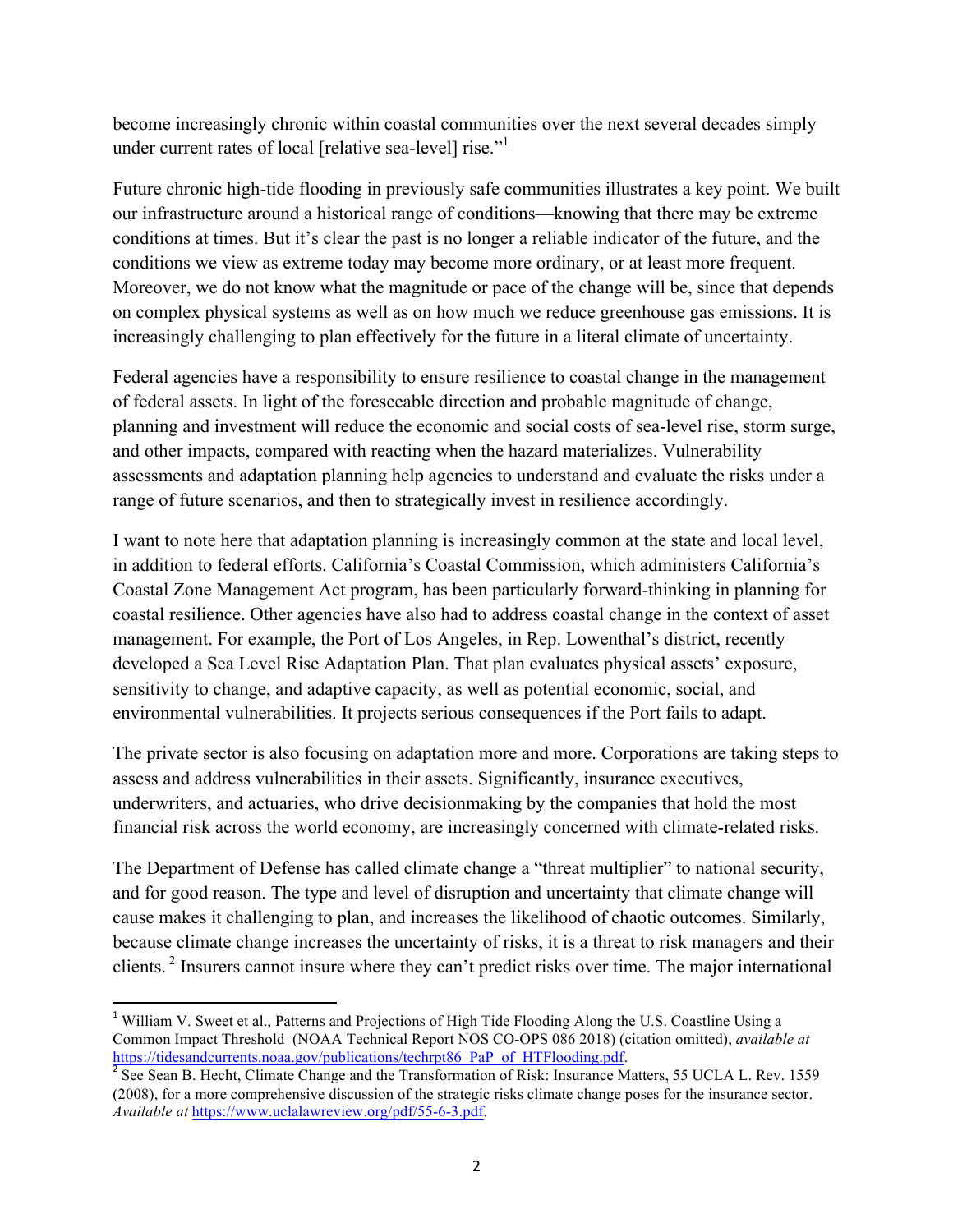insurers, which hold the most risk, are particularly concerned, and are investing heavily in better understanding climate risk—as they sound the alarm within their industry and more generally. Officials at both Lloyd's of London and Munich Re noted, after Hurricane Sandy, the likely connections between climate change and future increases in storm damage.<sup>3</sup> The projected rise in sea level will further increase the risk of storm surge.

The most recent annual survey of emerging risks by three major actuarial societies—the professionals whose job it is to evaluate financial risks for the private sector—named climate change as both the top emerging risk and the top current risk.<sup>4</sup> The most sobering assessments within the sector focus on the uncertainty that climate change has injected into insurers' business model, and the strategic challenges it creates for risk management. The International Association of Insurance Supervisors recently noted "the potential for physical climate risks may change in non-linear ways, such as a coincidence of previous un-correlated events, resulting in unexpectedly high claims burdens," and concluded that "[a]t the macro-economic level, uninsured losses from physical risks may affect resource availability and economic productivity across sectors, the profitability of firms and individual assets, pose supply chain disruptions, and ultimately impact insurance market demand."<sup>5</sup>

Within U.S. insurance markets, flood insurance has long been a special case among weatherrelated risks, independent of climate change risk. Private insurers largely pulled out of the flood insurance market in the mid-20<sup>th</sup> century. This was the result of massive, correlated losses from hurricanes that made insurers view flood risk as uninsurable. Most insurable risks are spread over a large area, and occur more or less randomly across a large number of insureds. Think about auto insurance: not every drive will have an accident the same day. Instead, they are welldispersed, enabling insurers to price the risks and to maintain sufficient capital to pay claims. Storm-related losses, and flood-related losses generally, are different. Insurers can't spread these risks effectively. The National Flood Insurance Program fills the gap in private flood insurance. Of course, that program has its own challenges that are out of the scope of this hearing.

One might suspect that availability of private coastal flood insurance will only get worse under emerging conditions. But recent research instead provides reason for optimism. Private flood insurance availability is improving as insurers develop more and better information about coastal risks through research, modeling, and data analysis, and as planners and infrastructure managers

<u> 1989 - Jan Samuel Barbara, político establecido de la provincia de la provincia de la provincia de la provinci</u>

 $3$  Munich Re, Natural catastrophe statistics for 2012 dominated by weather extremes in the USA (January 3, 2013), https://www.munichre.com/en/media-relations/publications/press-releases/2013/2013-01-03-press-

<sup>&</sup>lt;sup>4</sup> Max J. Rudolph, 12th Annual Survey of Emerging Risks: Key Findings (Casualty Actuarial Society et al. 2019), *available at* https://www.soa.org/globalassets/assets/files/resources/research-report/2019/12th-emerging-risk-

survey.pdf.<br><sup>5</sup> International Association of Insurance Supervisors, Issues Paper on Climate Change Risks to the Insurance Sector (July 2018), *available at* https://www.insurancejournal.com/research/research/success/climate-change-risks-to-theinsurance-sector/.